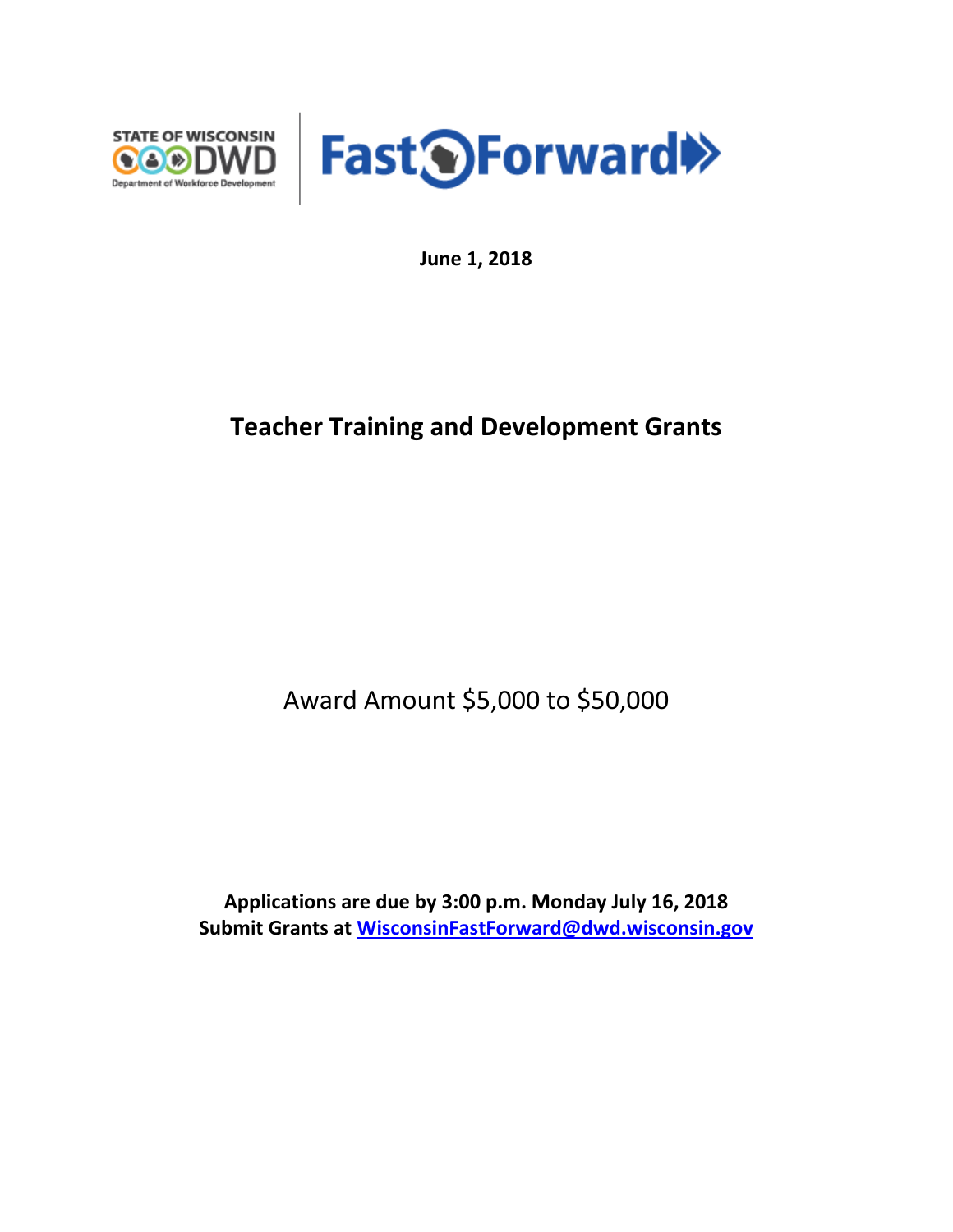**Grant Program Announcements:** Rita Atkinson, Director, 608.266.2721 [Rita.atkinson@dwd.gov](mailto:Rita.atkinson@dwd.gov)

Grant Administration: Andy Heidt, 608.266.0174 [Andrew.heidt@dwd.gov](mailto:Andrew.heidt@dwd.gov)

> Tracy La Haise, 608.267.7889 [Tracy.LaHaise@dwd.wisconsin.gov](mailto:Tracy.LaHaise@dwd.wisconsin.gov)

Maria Maize, 608-266-5453 [Maria.maize@dwd.wisconsin.gov](mailto:Maria.maize@dwd.wisconsin.gov)

 Andrew Wusler, 608-266-0689 [Andrew.wusler@dwd.wisconsin.gov](mailto:Andrew.wusler@dwd.wisconsin.gov)

Office of Skills Development Wisconsin Department of Workforce Development 201 E. Washington Ave, G100 P.O. Box 7946 Madison, WI 53707-7946 WisconsinFastForward.com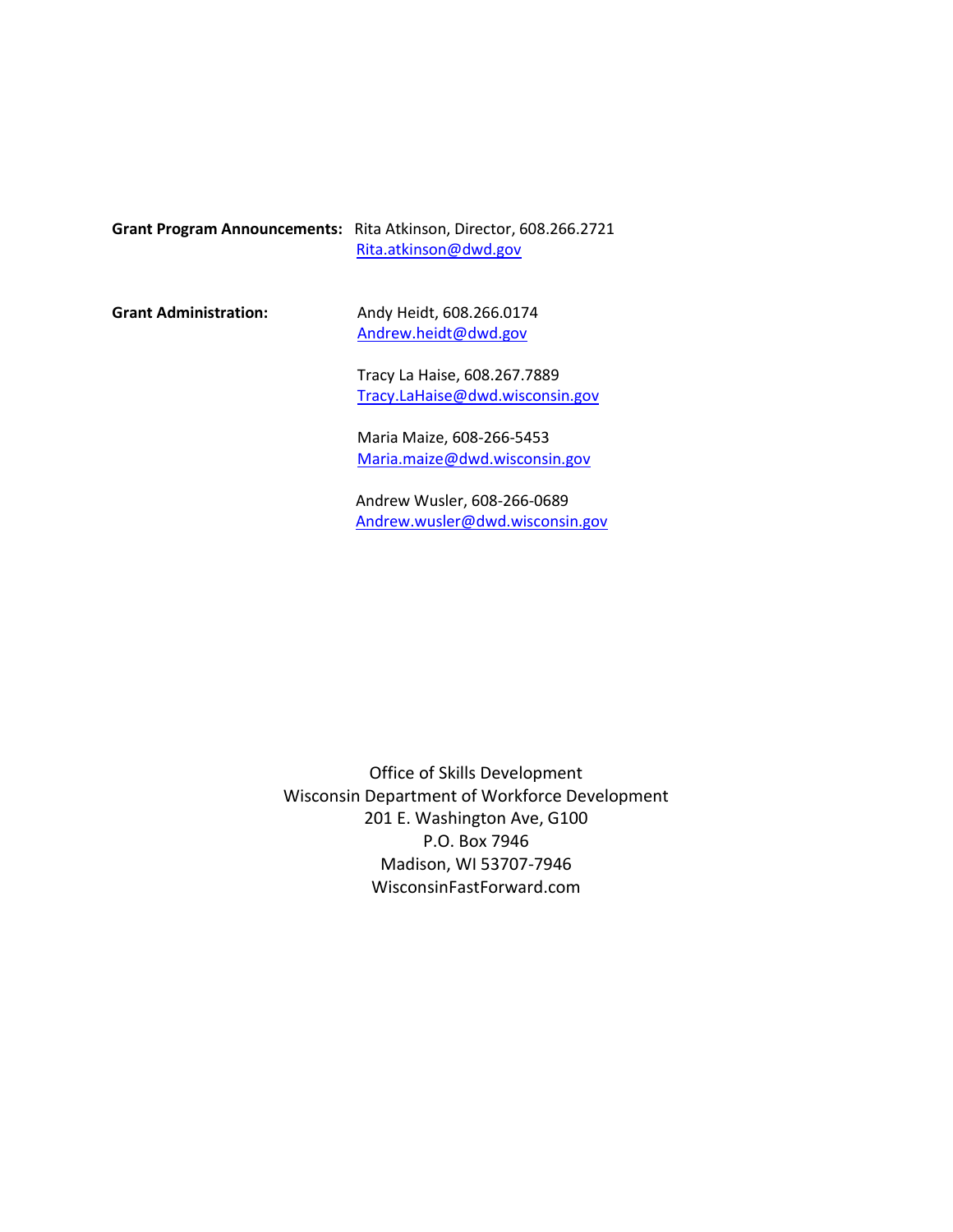The Wisconsin Fast Forward program encourages increased collaboration between Wisconsin's workforce, employers, local or regional economic development organizations, workforce development boards, post-secondary institutions, and private training providers to develop and execute business-led training programs. These training programs are designed to provide sustainable, short- and medium-term training and placement of workers in positions that offer trainees long-term professional growth and economic opportunity. To maintain a strong environment for private-sector job creation, Wisconsin must train workers to fill the employment demands of growing and expanding employers. It is anticipated that the relationships developed through Wisconsin Fast Forward funded training programs will continue to flourish after the Wisconsin Fast Forward grant has ended.

**Expanded Wisconsin Fast Forward Program:** The standard Wisconsin Fast Forward (WFF) program is a state funded grant program to provide employer-focused worker training grants. The Office of Skills Development (OSD) at the Department of Workforce Development (DWD) administers the grant program. Additionally, OSD works to encourage the development of innovative solutions at the local and regional level that bring together employers, educators, workforce development entities and economic development organizations to meet area workforce demands. The 2018-19 biennial budget allows for expanded Wisconsin Fast Forward initiatives to meet identified needs.

This grant is for Schools Boards, or a governing body of a public, private or charter school that can demonstrate a critical need to train and license teachers to meet the standards of the Wisconsin Department of Public Instruction (DPI) under s. 118.196.

**Legislative Authority:** Find a summary of expanded Wisconsin Fast Forward initiatives on pages 716-723 in the 2017-17 Wisconsin Biennial Budget at: [https://docs.legis.wisconsin.gov/misc/lfb/budget/2017\\_19\\_biennal\\_budget/045\\_comparative\\_su](https://docs.legis.wisconsin.gov/misc/lfb/budget/2017_19_biennal_budget/045_comparative_summary_of_budget_recommendations_governor_and_joint_committee_on_finance_by_agency/workforce_development.pdf) [mmary\\_of\\_budget\\_recommendations\\_governor\\_and\\_joint\\_committee\\_on\\_finance\\_by\\_agency/](https://docs.legis.wisconsin.gov/misc/lfb/budget/2017_19_biennal_budget/045_comparative_summary_of_budget_recommendations_governor_and_joint_committee_on_finance_by_agency/workforce_development.pdf) [workforce\\_development.pdf](https://docs.legis.wisconsin.gov/misc/lfb/budget/2017_19_biennal_budget/045_comparative_summary_of_budget_recommendations_governor_and_joint_committee_on_finance_by_agency/workforce_development.pdf)

The 2017-2019 biennial budget authorizes this specific program: <https://docs.legis.wisconsin.gov/statutes/statutes/106/II/272>

**Grant Program Announcement Summary:** This Grant Program Announcement (GPA) is **only**  available to a school board of a school district, a governing body of a private school, or a charter management organization in Wisconsin.

**Application Forms, Instructions, Checklists, and Process:** Applications must be submitted online. You can access the online application, along with the application instructions, informational webinars, related guidelines and checklists at: [http://www.wisconsinfastforward.com/wff\\_standard.htm.](http://www.wisconsinfastforward.com/wff_standard.htm)

## **Project Period: September 1, 2018 to August 31, 2020**

**Grant Amount:** From **\$5,000 to \$50,000** is available per grantee. Proposals that authorize matching funds will receive additional points in the evaluation process. Grant expenditures must be incurred during the Project Period. All eligible grant expenses will be reimbursed as per individual contract specifications when expenses are:

- Documented by grantee per their contract
- Approved by OSD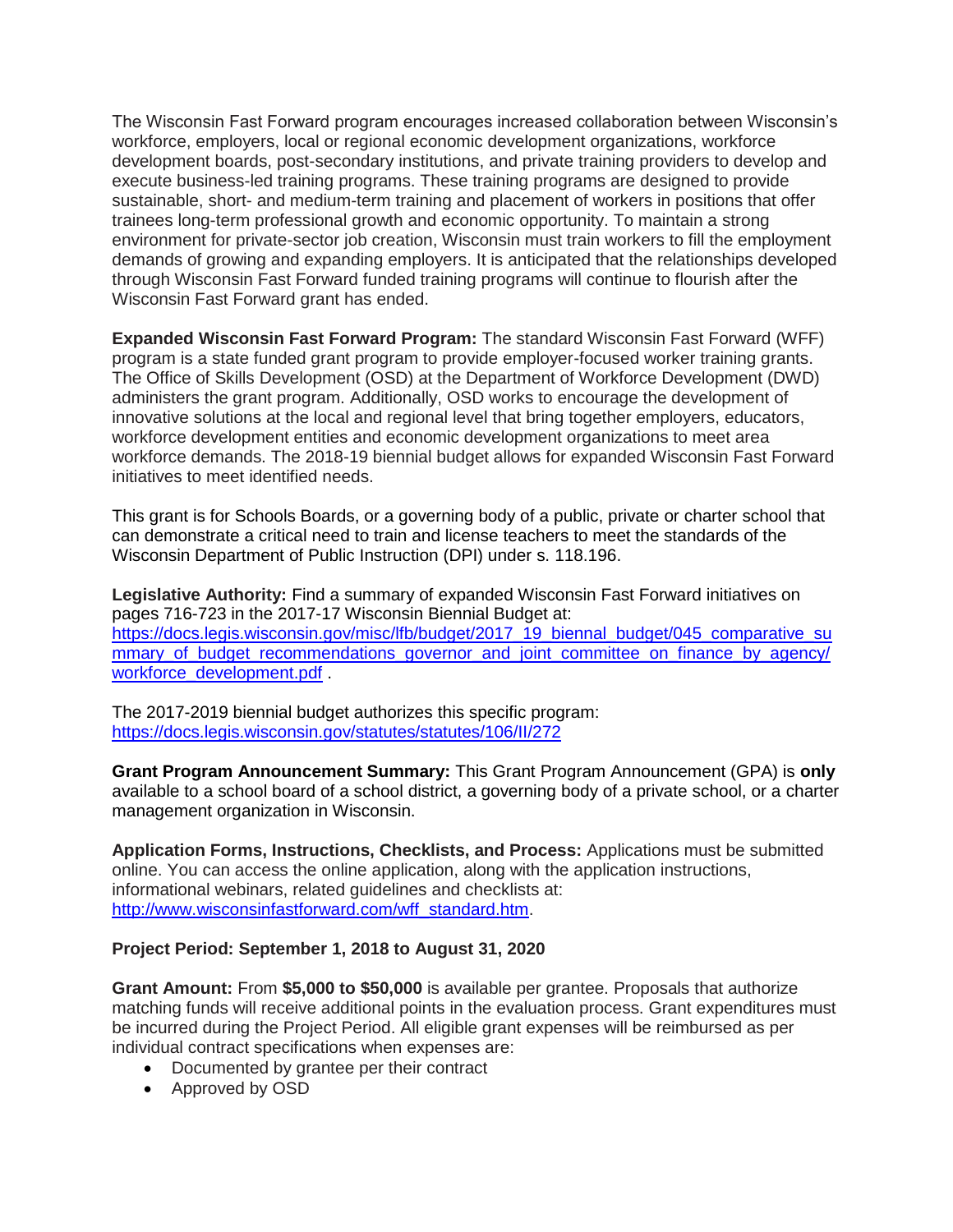**Cost Sharing:** There is no requirement for matching or leveraged funding. Grants that leverage additional resources to increase the applicant's capacity to train and license teachers will be awarded bonus points in the Grant Evaluation Rubric. Documentation of the leveraged funds is required in the application. If a school board, governing body of a private school, or a charter management organization has a policy of contributing to an employee's continuing education provide that policy as an attachment with a commitment to utilize this contribution with this funding if awarded.

**Grant Evaluation Rubric and Scoring:** Wisconsin Fast Forward is a competitive grant program. All applications will be reviewed by internal and external reviewers and rated on a 100 point scale, based upon the following point values:

- $\triangleright$  Project Need (up to 20 points)
- $\triangleright$  Economic Impact (up to 15 points)
- ➢ Training Program Design, Cost and Implementation (up to 20 points)
- ➢ Training Objectives and Outcomes (up to 20 points)
- $\triangleright$  Capacity Building (up to 10 points)
- ➢ Economic Opportunity Enhancements (up to 15 points)

The Grant evaluation Rubric and Scoresheet is available online at: [http://www.wisconsinfastforward.com/wff\\_standard.htm.](http://www.wisconsinfastforward.com/wff_standard.htm)

**Important Dates: Grants are due by Monday, July 16 at 3:00 p.m**. Grants will be submitted to [WisconsinFastForward@dwd.wisconsin.gov.](mailto:WisconsinFastForward@dwd.wisconsin.gov)

| <b>GPA Released</b>                                                   | June 1, 2018                                                                                                                       |
|-----------------------------------------------------------------------|------------------------------------------------------------------------------------------------------------------------------------|
| Proposals accepted through the online<br>WFF application system only. | By 3 PM on July 16, 2018                                                                                                           |
| <b>Projected Grant Awards Announcement</b>                            | August 15, 2018                                                                                                                    |
| <b>Anticipated Contract Start Date</b>                                | September 1, 2018                                                                                                                  |
| <b>Funding Disbursement</b>                                           | On a rolling basis, upon verification of<br>approved submitted purchases, purchase<br>orders, invoices, and related project costs. |
| <b>Contract End Date</b>                                              | August 31, 2020                                                                                                                    |

**Eligibility:** For an application to be considered for funding, the following conditions must be met:

- Applicant must be a school board of a school district, a governing body of a private school, or a charter management organization.
- Applicant must partner with an educator preparation program approved by the DPI.
- DPI must confirm the proposed teacher development program satisfies requirements under s. 118.196.

**Eligible Expenses:** Expanded Wisconsin Fast Forward Funds shall be used for direct project expenses. These include: